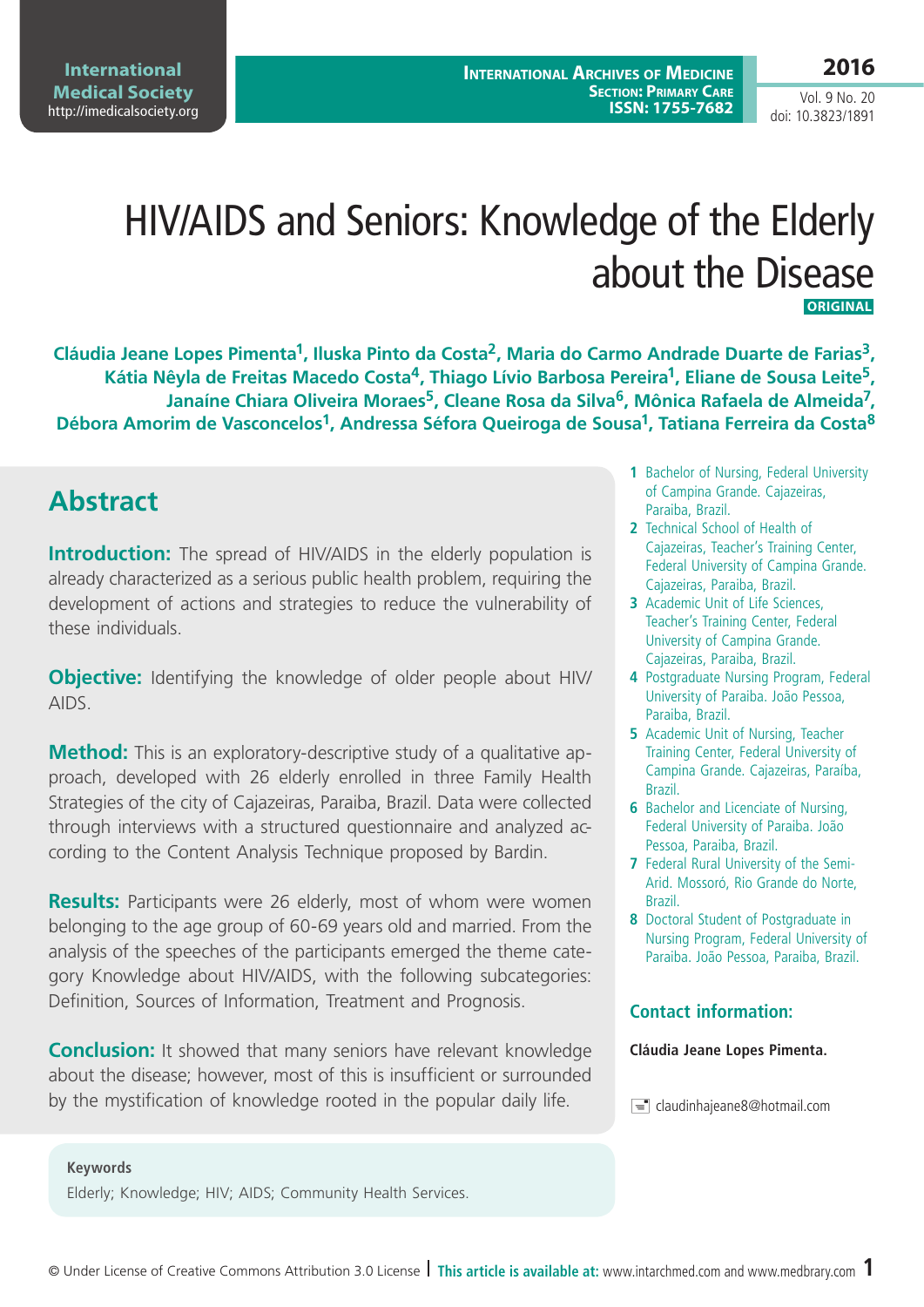**2016**

Vol. 9 No. 20 doi: 10.3823/1891

#### **Introduction**

Population aging is considered one of the phenomena with the greatest impact worldwide, even in this century, which is the result of a marked decline in mortality rates and fertility and birth rates, generating an increase in life expectancy, and consequent increase in the number of elderly [1].

Because of increased longevity, there was greater interest of the industry to provide these individuals a nicer aging by new technologies in the medical and pharmaceutical fields, such as therapy for hormone replacement and medications for impotence, which allowed to rediscover elderly sensations and experiences, among them sex [2]. However, with this technological advent, there was also increased the prevalence of unsafe sexual practices, making the elderly more vulnerable to contamination by sexually transmitted infections (STIs), especially HIV/ AIDS [3].

The number of AIDS cases in individuals aged over 60 years old rose over the decades, considering that the incidence rate from 1990 to 1999 was 3.7 cases per 100.000 inhabitants, while in the years 2000 to 2009 the incidence had nearly double the previous decade, with 6.59 cases per 100.000 population [4].

Faced with this problem, it is essential to understand the knowledge that these individuals have about the disease, seeking to address the many facets and dimensions inherent to infection, in order to modify the pre-existing view of the person living with HIV/AIDS [5-6].

For this, we must investigate the information that emerge in the daily lives of older people about HIV/ AIDS, addressing all aspects that influence directly and/or indirectly on the susceptibility of these individuals, especially considering that ascribed elderly to the Family Health Strategy (FHS), partly not receive guidance about the experience of sexuality in old age and prevention of STIs, due mainly to the misconception that the individual, from a certain age, becomes sexless. Thus, this study aimed to

identifying the knowledge of older people about HIV/AIDS.

### **Method**

This is a field of study, exploratory and descriptive, of a qualitative approach, carried out in three FHS in the city of Cajazeiras/PB, between June and July 2014. The sample consisted of all the elderly enrolled in Hypertensive Monitoring System Diabetics and (HIPERDIA) and the selection of participants was completed by simple random sampling, by drawing lots, and totaling 26 individuals.

Inclusion criteria were: being 60 years old or over, be ascribed to the selected FHS and registered in HIPERDIA program. Choosing this inclusion criterion was because, in most cases, these individuals receive guidance aimed to chronic diseases that present with their sexuality overlooked by health professionals, becoming thus a population vulnerable to STIs. The elderly with oral communication and cognitive deficit were excluded; the latter measured by the Mini Mental State Examination [8].

Data collection was held at the home of the elderly, through interviews with previously prepared script, containing sociodemographic data and the following questions: What is AIDS? How do you get information about AIDS? Is there any treatment for AIDS? What happens to the individual who has AIDS?

The interviews were transcribed precise, and the data analyzed according to the Content Analysis Technique proposed by Bardin [9]. Later, it was used to build a system of categories, seeking to identify issues and relevant standards. In order to enable a better understanding of the organization, the content of the speeches was arranged in frames, where each category formed is divided into recording units, represented by their respective units' contexts. The speeches were identified by the letter "E" followed by the ordinal number corresponding to the interview order (E1, E2...) in order to preserve the anonymity of participants.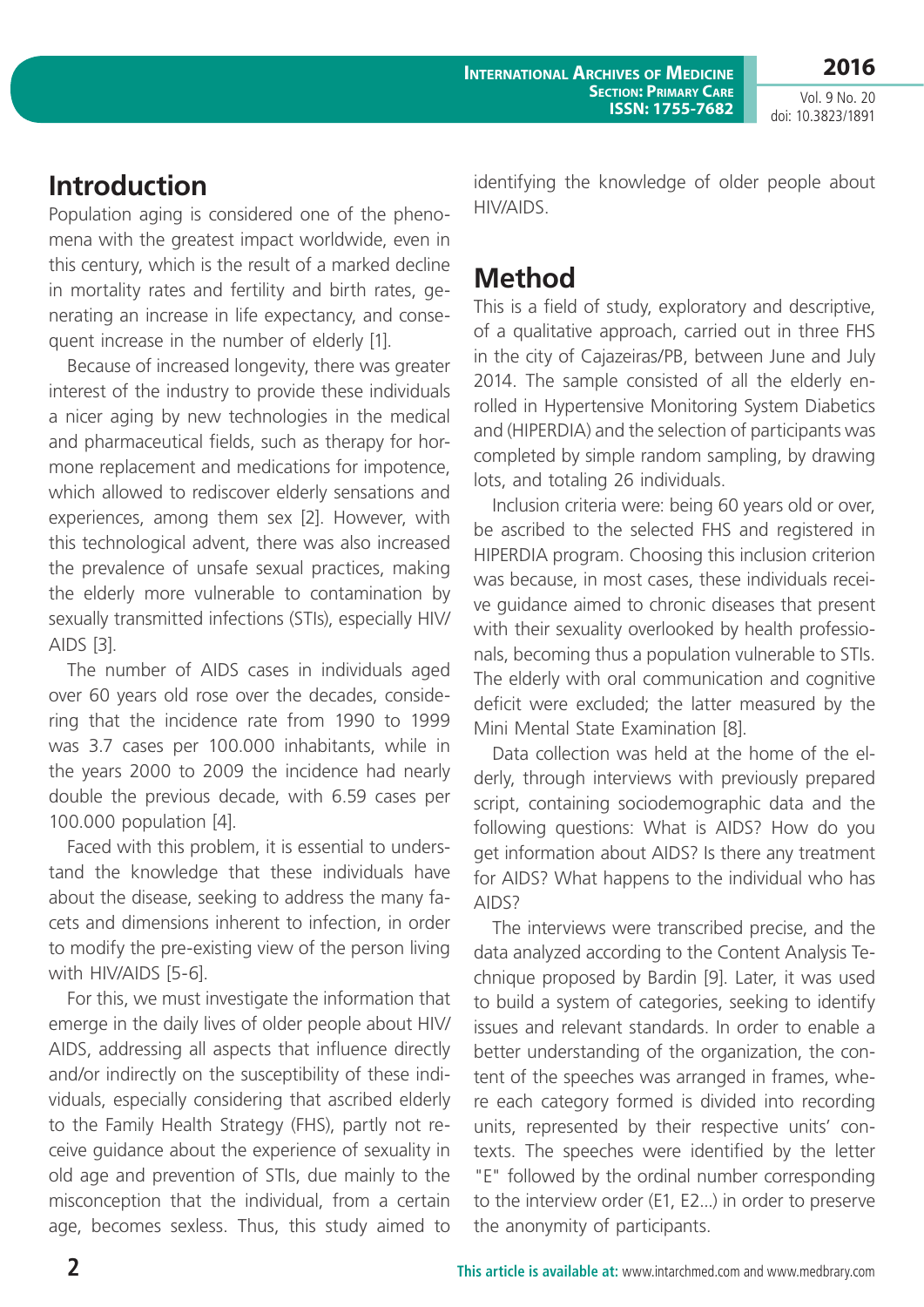**2016** Vol. 9 No. 20 doi: 10.3823/1891

The research project was approved by the Ethics in Research Committee of the University Hospital Alcides Carneiro/Federal University of Campina Grande in CAAE No. 12154013.0.0000.5182 and Opinion 321 609 number.

**Table 1.** Socio-demographic profile of the study participants. Cajazeiras–PB, 2014. (n=26)

| <b>Variable</b>                             | N                               | %    |  |
|---------------------------------------------|---------------------------------|------|--|
| Gender                                      |                                 |      |  |
| Female                                      | 18                              | 69.2 |  |
| Male                                        | 8                               | 30.8 |  |
| Age (in years)                              |                                 |      |  |
| 60-69                                       | 13                              | 50   |  |
| 70-79                                       | 12                              | 46.2 |  |
| 80 or over                                  | 1                               | 3.8  |  |
| <b>Marital Status</b>                       |                                 |      |  |
| Single                                      | 6                               | 23.1 |  |
| Married                                     | 13                              | 50   |  |
| Divorced                                    | $\overline{2}$                  | 7.7  |  |
| Widower/Widow                               | 5                               | 19.2 |  |
| Income                                      |                                 |      |  |
| Retired earning more<br>than 1 minimum wage | 1                               | 3.8  |  |
| Retired earning 1<br>minimum wage           | 19                              | 73.1 |  |
| Not retired with 1<br>minimum wage job      | $\overline{4}$                  | 15.4 |  |
| Not retired and<br>unemployed               | $\overline{2}$                  | 7.7  |  |
| Schooling                                   |                                 |      |  |
| None                                        | 7                               | 27   |  |
| Incomplete elementary                       | 9                               | 34.6 |  |
| Complete elementary                         | 6                               | 23.1 |  |
| Complete High School                        | 4                               | 15.3 |  |
| Number of children                          |                                 |      |  |
| $0 - 4$                                     | 20                              | 76.9 |  |
| $5 - 9$                                     | $\overline{4}$                  | 15.4 |  |
| $\geq 10$                                   | $\overline{2}$                  | 7.7  |  |
| Family arrangement                          |                                 |      |  |
| Alone                                       | $\mathbf{1}$                    | 3.8  |  |
| $1 - 3$ people                              | 19                              | 73.1 |  |
| $4-5$ people                                | 6                               | 23.1 |  |
| Total                                       | 26                              | 100  |  |
|                                             | Source: A field research, 2014. |      |  |

## **Results**

#### **Characterization of the sample**

By analyzing the results it was possible to draw a socio-demographic profile of the study participants, regarding gender, age, marital status, income, education, number of children and family arrangement, as shown in **Table 1**.

#### **Elderly speeches Category of knowledge about HIV/AIDS**

**Table 2.** Understanding concerning the knowledge about HIV/AIDS according to the speech of the elderly attached to FHS. Cajazeiras, PB. (n=26).

| <b>Subcategory</b>             | <b>Prescription</b><br><b>Units</b> | <b>Context</b><br><b>Units</b>                                                       | n             |  |  |
|--------------------------------|-------------------------------------|--------------------------------------------------------------------------------------|---------------|--|--|
| Definition                     | Incurable<br><b>Disease</b>         | An incurable disease.<br>(E15)                                                       | 12            |  |  |
|                                | Did not know<br>inform              | I've heard, but I don't<br>know anything about.<br>(E2)                              | $\mathcal{Q}$ |  |  |
|                                | Sexual<br><b>Disease</b>            | It's a sexually<br>transmitted disease. It's<br>passed by sex. (E26)                 | 5             |  |  |
| Information<br>sources         | Media                               | [] I've seen radio and<br>television programs<br>talking about AIDS [].<br>(E23)     | 18            |  |  |
|                                | Health<br>Professionals             | I've seen medical<br>lectures explaining<br>about AIDS []. (E25)                     | 8             |  |  |
| Treatment                      | Medication<br>Use                   | Has medicine for<br>fighting a little, to go<br>living. $(E2)$                       | 14            |  |  |
|                                | Did not know<br>inform              | I don't know if it has<br>treatment, I don't<br>know anything about<br>it. (E12)     | 12            |  |  |
| Prognostic                     | Death                               | Kill in silence, will<br>slowly killing. (E23)                                       | 16            |  |  |
|                                | Chronicity                          | [] after getting the<br>disease, stays with it<br>for the rest of the life.<br>(E15) | 10            |  |  |
| Source: A field research, 2014 |                                     |                                                                                      |               |  |  |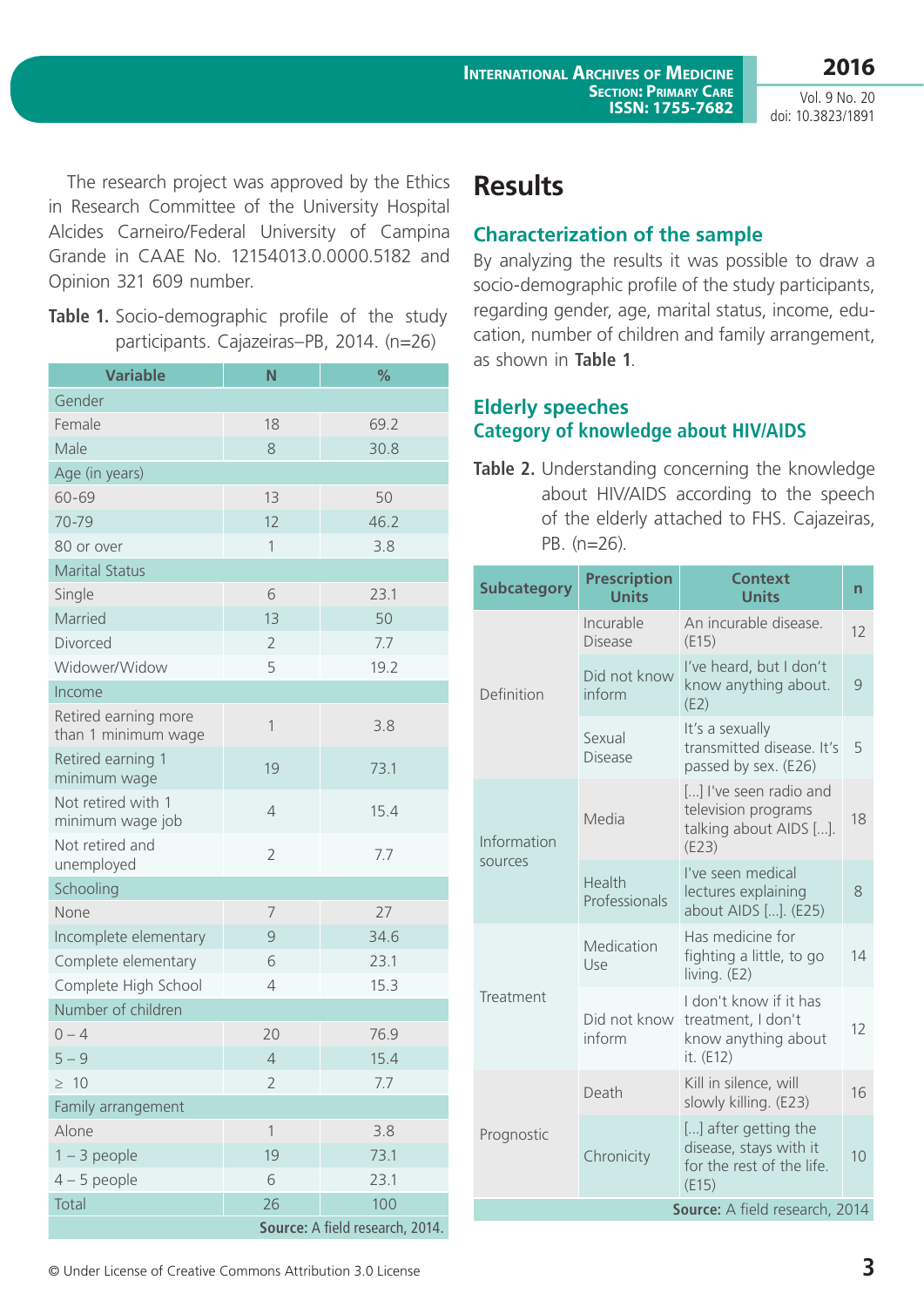**2016** Vol. 9 No. 20

doi: 10.3823/1891

## **Discussion**

The study included 26 elderly, most of whom were female. The increase in the number of older women, called the feminization of aging, is a phenomenon resulting from demographic transition that has been taking place in Brazil since the 1940s, related to changes in the patterns of survival of men and women. This phenomenon creates distinctions in aspects of the health-disease process, and influence, directly and indirectly, in the quality of life and susceptibility to various diseases [9]. This fact demand for managers of federal, state and municipal special attention as to the specific public investments for this audience, especially for STIs and HIV/AIDS [10].

The age group with the highest number of elderly was 60-69 years old (50%), which sets a common reality among the Brazilian elderly population, given that it has a high percentage compared to other age groups that concentrate elderly, corresponding in 2010 to 5.95% of the total population, while the age groups 70-79 years old and 80 and over, accounted for only 3.31 and 1.53%, respectively [11].

About marital status, it was observed that most the participants were married, corroborating Census data 2010 in Brazil, which showed that the rate of legal marriage between individuals 65 years old or over have been showing increase over the years, for women 0.5% in 2000 and 0.7% in 2010; while for men, these figures rise to 2.6% and 3.3%, respectively [12].

With regard to individual income, it was found that 73.1% of the elderly were retired and receiving up to one minimum wage, while 7.7% did not receive benefit or had jobs, showing dependence on someone to provide their livelihoods, which directly influences the conditions health, housing and access to goods and services consumption [13].

With regard to education, it was observed that the subjects tested had a low educational index, considered a susceptibility factor for HIV/AIDS. Study by Batista et al. [14] revealed a significant association (p <0.01) between level of education and knowledge about AIDS, which can be related to the current trend of the epidemic primarily affects people with lower level of education.

The small number of children referred by the elderly reflects the change that occurred in Brazil over the decades in which the number of children per couple has decreased dramatically, sharply reducing the reflection in fertility rates that began in the second half of the 1960 [15]. And in relation to the family arrangement, it was found that most seniors reside with one to three people. The family is the main link between the elderly and society, and acting on their views, values and attitudes; therefore essential element in ensuring the health and wellbeing of the individual [16].

From the analysis of the Knowledge Category about HIV/AIDS, there have been identified four subcategories and their respective Registration Units.

About the subcategory "Definition", the unit "Incurable Disease" shows that the fact that the disease does not present cure; it is a popular information, mainly informally, in conversations with friends and family. In a study of 535 elderly verified the existence of gaps in the level of knowledge of these on HIV/AIDS, which, according to the researchers, results in risk factors that may contribute to the increase of infection in this age group [17].

The second recording unit "Do not know inform", it reveals that the interviewees did not have any knowledge about HIV/AIDS. This can be explained, at first, the high number of illiterate participants, especially considering that the level of education is an important protective factor against HIV/AIDS in the elderly, since, to having more years of study, understand best risks for illness and provide preventive behaviors [17].

Regarding the "Sexual Disease" unity, it was found that some participants knew the sexual nature of the disease and, from this, it makes explicit the need for health professionals give greater focus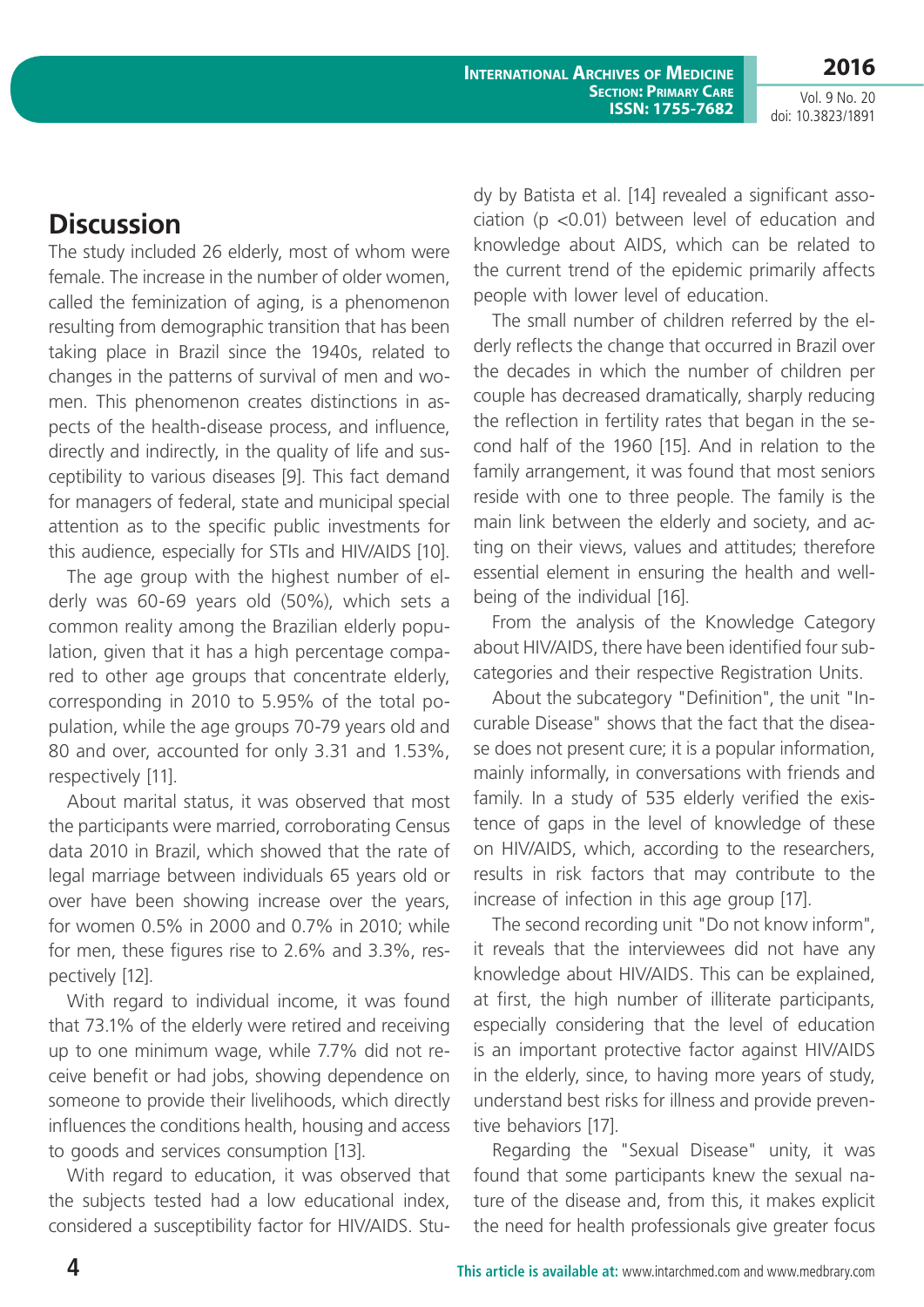**2016** Vol. 9 No. 20

doi: 10.3823/1891

to the issues related to sexuality of the elderly, as this population has sought to build a new identity for itself, overcoming the ideological social model put hegemonic and stigmatizing vision and full of prejudice [18].

The second subcategory found was "Sources of Information", in which the first recording unit "Media", expressed that radio and television are the main mass content spread of vehicles, the main way of obtaining knowledge on HIV/AIDS.

To understand the behavior of the elderly it is necessary to identify the sources of information on STI/AIDS that the subjects have access. Thus, the media: television, radio and newspapers are their main references for reaching most of the world's population, regardless of age or social class; turning them into perfect vehicles for mass dissemination of educational content and relevant social value [2,19].

About the participation of "Health Professionals" in the dissemination of effective information about the disease, it was observed that only a small portion of said received guidance of these professionals on HIV/AIDS. The difficulty for health professionals to talk about the sexuality of the elderly is evident, for knowledge and behavior in relation to STI/ HIV/AIDS is usually treated only for some specific population groups, highlighting adolescents and young adults [17,20]. For the subcategory "treatment", it was observed that most of the respondents had information about the existence of treatment for HIV/AIDS, through the "Medicinal Products". Antiretroviral therapy for patients living with HIV/AIDS resulted in a reduction in morbidity, increased survival, improved quality of life, viral load suppression and prevention of vertical transmission worldwide [21]. However, the efficacy of this treatment is associated with a dynamic, interactive and ongoing process, involving health professionals and the individual with AIDS, and yet, it is directly influenced by internal and external factors, intrinsic to each individual [22].

Regarding the unit "Did not know inform", it

highlighted the lack of knowledge of older people about HIV/AIDS, which exposes the association of the problems between the education level and the risk for acquiring HIV/AIDS. Studies show that the level of education is an important factor to assess the vulnerability to HIV/AIDS in a given population, given that the number of cases is higher in the strata with less schooling, referring to the condition worse coverage of surveillance systems and health care among the poor economically, under the assumption that the level of education is an important variable of social stratification [14, 17, 23].

For the subcategory "Prognosis", it was possible to list three reporting units: Death, Chronicity and Healing. At first, it was noted with concern that the only destiny of people living with HIV/AIDS would be death. However, although HIV/AIDS is an incurable disease, scientific advances in health care, especially for the diagnosis and drug treatment, made opportune a reduction in morbidity and a significant increase in survival of individuals, as longer considered an incurable, fatal and irreversible disease, making it a potentially manageable chronic condition, through the proper use of antiretroviral therapy [24].

The registration unit "Chronicity" expresses an important knowledge that nine elderly, showing that these guys understand the natural course of HIV/AIDS. According to Cano et al. [25], fear regarding HIV/AIDS still surrounds the imagination of the population, for society was used to seeing in the press, in movies and media reports, skeletal individuals with dry skin, eyes sunken, hairless and away from social life and work, both physical issues, as a result of prejudice and discrimination.

The exposed content in the "Knowledge about HIV/AIDS" promoted the vision of the complex facets that permeate the elderly of knowledge about the infection, influencing directly in their vulnerability, requiring so in an efficient intervention by health professionals.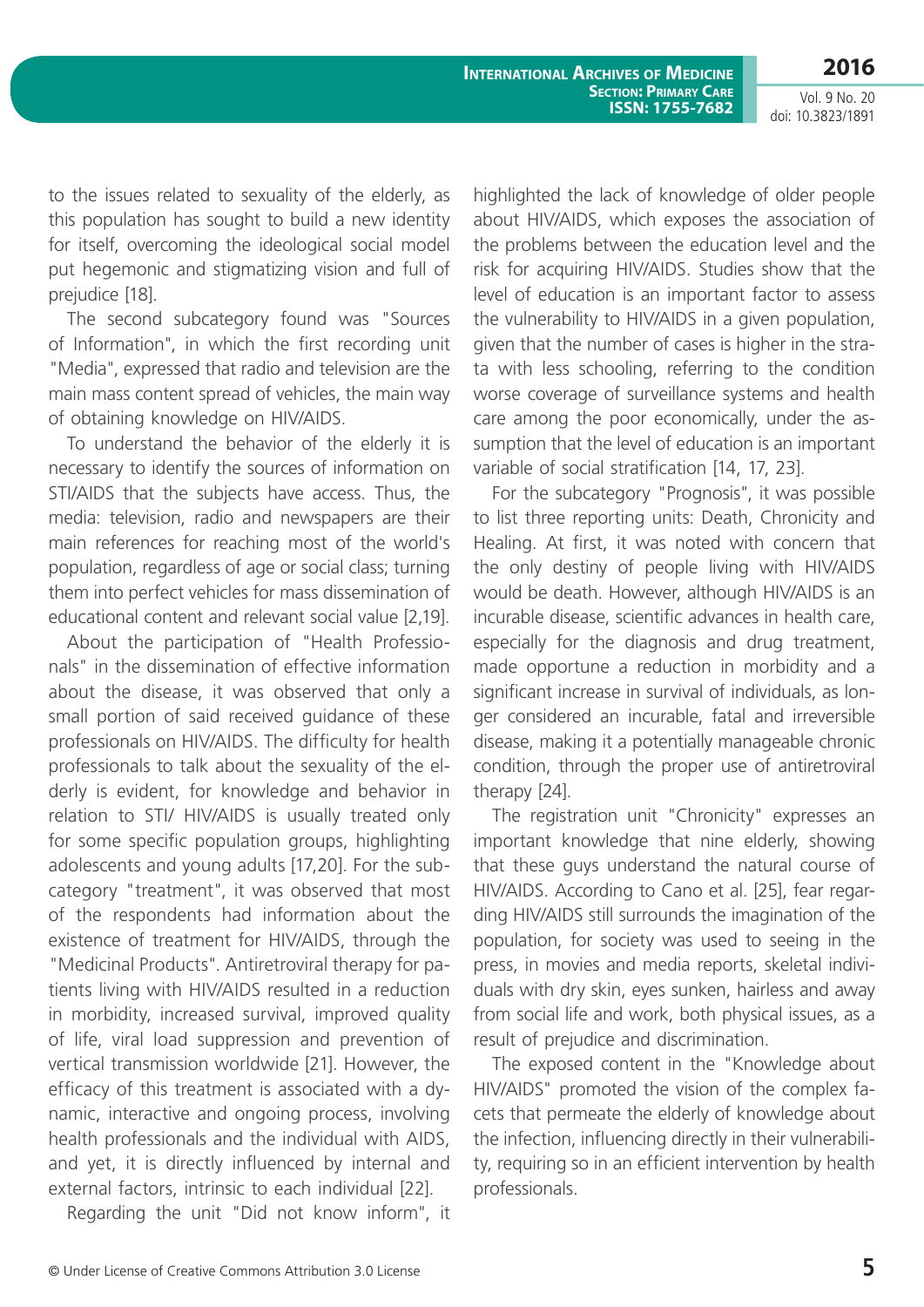Vol. 9 No. 20 doi: 10.3823/1891

## **Conclusion**

It was obtained a differentiated insight into the understanding of older people about HIV/AIDS, as many had relevant knowledge about the disease. However, most of this is insufficient or surrounded by the mystification of knowledge rooted in popular daily life, a condition that favors the increased vulnerability of this population for HIV/AIDS.

It was possible to identify a break in the relationship between health professionals and the elderly, proven by these guidelines affirm receiving, in priority, from the mass media, especially television. Therefore, it is necessary that managers and/or directly responsible for creating strategies to promote health and prevention of injuries, especially with regard to HIV/AIDS and this particular target audience.

### **References**

- **1.** Closs VE, Schwanke CHA. A evolução do índice de envelhecimento no Brasil, nas suas regiões e unidades federativas no período de 1970 a 2010. *Rev Bras Geriatr Gerontol* [Internet], Rio de Janeiro, 2012; 15(3): 443-58. DOI: [http://dx.doi.org/10.1590/](http://dx.doi.org/10.1590/S1809-98232012000300006) [S1809-98232012000300006](http://dx.doi.org/10.1590/S1809-98232012000300006).
- **2.** Laroque MF, Affeldt AB, Cardoso DH, Souza GL, Santana MG, Lange C. Sexualidade do idoso: comportamento para a prevenção de DST/AIDS. *Rev Gaúcha Enferm* [Internet], Porto Alegre, 2011; 32(4): 774-80. DOI: [http://dx.doi.org/10.1590/](http://dx.doi.org/10.1590/S1983-14472011000400019) [S1983-14472011000400019](http://dx.doi.org/10.1590/S1983-14472011000400019)
- **3.** Santos AFM, Assis M. Vulnerabilidade das idosas ao HIV/AIDS: despertar das políticas públicas e profissionais de saúde no contexto da atenção integral: revisão de literatura. *Rev Bras Geriatr Gerontol* [Internet], 2011 Jan/Mar; 14(1): 147-57. DOI: <http://dx.doi.org/10.1590/S1809-98232011000100015>
- **4.** Departamento de Informática do Sistema Único de Saúde (DATASUS). *Taxa de incidência de AIDS*. On line [Internet]. Available from: [http://tabnet.datasus.gov.br/cgi/](http://tabnet.datasus.gov.br/cgi/deftohtm.exe?idb2000/d021.def) [deftohtm.exe?idb2000/d021.def](http://tabnet.datasus.gov.br/cgi/deftohtm.exe?idb2000/d021.def)
- **5.** Maschio MBM, Balbino AP, De Souza PFR, Kalinke LP. Sexualidade na terceira idade: medidas de prevenção para doenças sexualmente transmissíveis e AIDS. *Rev. Gaúcha Enferm*. [Internet], Porto Alegre, 2011 Sept; 32(3): 583-9. DOI: <http://dx.doi.org/10.1590/S1983-14472011000300021>
- **6.** Borges MJL, Sampaio AS, Gurgel IGD. Trabalho em equipe e interdisciplinaridade: desafios para a efetivação da integralidade na assistência ambulatorial às pessoas vivendo com VIV/AIDS em Pernambuco. *Ciênc. Saúde Coletiva* [Internet], Rio de Janeiro, 2012 Jan; 17(1): 147-56. DOI: [http://dx.doi.org/10.1590/S1413-](http://dx.doi.org/10.1590/S1413-81232012000100017) [81232012000100017](http://dx.doi.org/10.1590/S1413-81232012000100017)
- **7.** Folstein MF, Folstein SE, Mchugh PR. Mini-Mental state: a practical method for grading the cognitive state for the clinician. *J Psychiatr Res* [Internet], 1975; 12(3): 189-98. DOI: [http://dx.doi.](http://dx.doi.org/10.1016/0022-3956(75)90026-6) [org/10.1016/0022-3956\(75\)90026-6](http://dx.doi.org/10.1016/0022-3956(75)90026-6).
- **8.** Bardin L. *Análise de conteúdo*. 3. reimp., 1. ed. São Paulo: Edições 70; 2011.
- **9.** Fernandes MGM, Garcia LG. O corpo envelhecido na percepção de homens idosos. *Rev Bras Enferm* [Internet], Brasília, 2011 May/June; 64(3): 472-7. DOI: [http://dx.doi.org/10.1590/S0034-](http://dx.doi.org/10.1590/S0034-71672011000300010) [71672011000300010](http://dx.doi.org/10.1590/S0034-71672011000300010)
- **10.** Takemoto AY, Okubo P, Bedendo J, Carreira L. Avaliação da qualidade de vida em idosos submetidos ao tratamento hemidialítico. *Rev Gaúcha Enferm* [Internet], Porto Alegre, 2011 June; 32(2): 256-62. DOI: [http://dx.doi.org/10.1590/S1983-](http://dx.doi.org/10.1590/S1983-14472011000200007) [14472011000200007](http://dx.doi.org/10.1590/S1983-14472011000200007)
- **11.** Instituto Brasileiro de Geografia e Estatística (IBGE). *Estatísticas de Gênero*. Brasília, 2015. On line [Internet]. Available from: <http://www.ibge.gov.br/apps/snig/v1/?loc=0>
- **12.** Instituto Brasileiro de Geografia e Estatística (IBGE). *Estatísticas do Registro Civil*. Brasília, 2010. On line [Internet]. Available from: [http://www.ibge.gov.br/home/estatistica/populacao/](http://www.ibge.gov.br/home/estatistica/populacao/registrocivil/2010/rc2010.pdf) [registrocivil/2010/rc2010.pdf](http://www.ibge.gov.br/home/estatistica/populacao/registrocivil/2010/rc2010.pdf)
- **13.** Victor JF, Ximenes LB, Almeida PC, Vasconcelos FF. Perfil sociodemográfico e clínico de idosos atendidos em Unidade Básica de Saúde da Família. *Acta Paul Enferm* [Internet], 2009; 22(1): 49-54. DOI: [http://dx.doi.org/10.1590/S0103-](http://dx.doi.org/10.1590/S0103-21002009000100008) [21002009000100008](http://dx.doi.org/10.1590/S0103-21002009000100008).
- **14.** Batista AFO, Marques APO, Leal MCC, Marino JG, Melo HMA. Idosos: Associação entre o conhecimento da Aids, atividade sexual e condições sociodemográficas. *Rev Bras Geriatr Gerontol* [Internet], Rio de Janeiro, 2011 Jan/Mar; 14(1): 39-48. DOI: <http://dx.doi.org/10.1590/S1809-98232011000100005>
- **15.** Camarano AA, Kanso S. Perspectivas de crescimento para a população brasileira: Velhos e novos resultados. *Texto para Discussão* [Internet], Rio de Janeiro, 2009; n. 1426. Available from: [http://www.ipea.gov.br/portal/index.php?option=com\\_](http://www.ipea.gov.br/portal/index.php?option=com_content&view=article&id=4735) [content&view=article&id=4735](http://www.ipea.gov.br/portal/index.php?option=com_content&view=article&id=4735)
- **16.** Bertuzzi D, Paskulin LGM, Morais EP. Arranjos e rede de apoio familiar de idosos que vivem em uma área rural. *Texto Contexto Enferm* [Internet], Florianópolis, 2012; 21(1): 158-66. DOI: <http://dx.doi.org/10.1590/S0104-07072012000100018>
- **17.** Pereira GS, Borges CI. Conhecimento sobre HIV/AIDS de participantes de um grupo de idosos, em Anápolis-Goiás. *Rev. Esc. Anna Nery* [Internet], Rio de Janeiro, 2010 Oct/ Dec; 14(4): 720-5. DOI: [http://dx.doi.org/10.1590/S1414-](http://dx.doi.org/10.1590/S1414-81452010000400010) [81452010000400010](http://dx.doi.org/10.1590/S1414-81452010000400010)